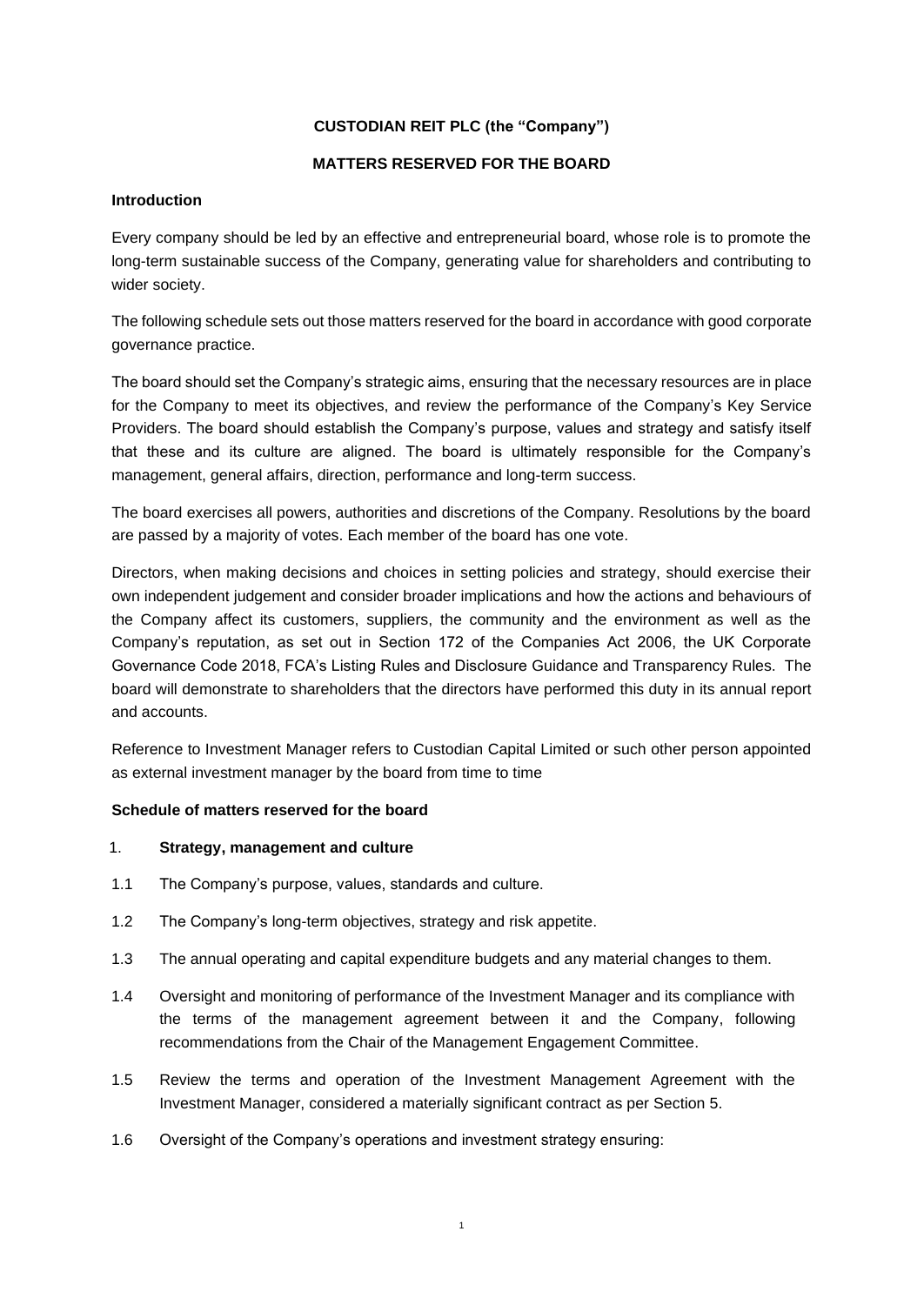- 1.7 a) Competent and prudent management.
	- b) Sound planning.
	- c) No trading which is significant in the context of the Company as a whole.
	- d) An adequate system of internal control.
	- e) Adequate accounting and other records; and
	- f) Compliance with statutory and regulatory obligations.
- 1.8 Ensuring that the necessary resources are in place for the Company to meet its objectives and to measure performance against them.
- 1.9 Approving major changes in tax planning, following recommendation from the audit and risk committee.
- 1.10 Review of performance in the light of the Company's strategic aims, objectives, business plans and budgets and ensuring that any necessary corrective action is taken.
- 1.11 Extension of the Company's activities into new business or geographic areas.
- 1.12 Any decision to cease to operate all or any material part of the Company's business.
- 1.13 Any decision to bring fund management internally and to become the Alternative Investment Fund Manager for the purposes of the Alternative Investment Fund Managers Directive (2011/61/EU).

### 2. **Structure and capital**

- 2.1 Changes relating to the Company's capital structure including reduction of capital, share issues, or share buy backs (including the use of treasury shares).
- 2.2 Major changes to the Company's corporate structure, including, but not limited to acquisitions and disposals of shares which are material relative to the size of the Company in question (taking into account initial and deferred consideration).
- 2.3 Any change of Investment Manager.
- 2.4 Changes to the Company's management and control structure.
- 2.5 Any changes to the company's listing or its status as a plc.

# 3. **Financial reporting and controls**

- 3.1 Approval of the preliminary announcement of the half-yearly and final results following recommendation from the Audit and Risk Committee.
- 3.2 Approval of the annual report and accounts, following recommendation from the Audit and Risk Committee.
- 3.3 Approval and publication the Company's investment policy.
- 3.4 Approval of quarterly valuations of the property portfolio and net asset value statements.
- 3.5 Approval of the dividend policy.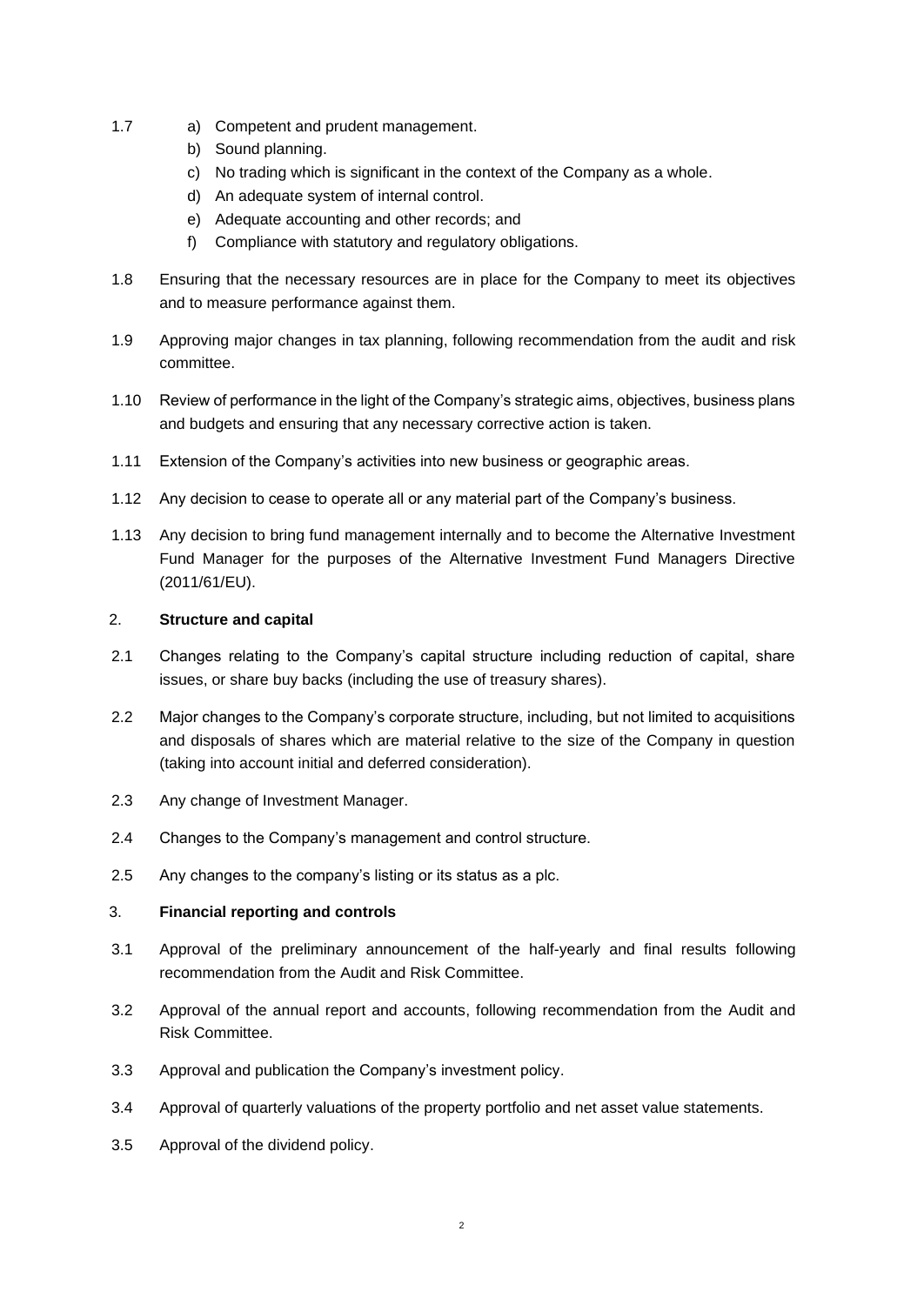- 3.6 Declaration of interim and recommendation of final dividends.
- 3.7 Approval of any significant changes in accounting policies or practices, following recommendations from the Chair of the Audit and Risk Committee.
- 3.8 Approval of treasury policies.
- 3.9 Approval of material unbudgeted capital or operating expenditures (outside pre-determined tolerances).

### 4. **Systems and Controls**

- 4.1 Ensuring the Company has effective overall systems of internal control, governance and risk management in place, including approving risk appetite, a robust assessment of both emerging and principle risks and reviewing the effectiveness of the Company's and Investment Manager's risk and control processes.
- 4.2 Considering risk reports from the board committees.

# 5. **Contracts**

- 5.1 Contracts which are material strategically or by reason of size, entered into by the company in the ordinary course of business, for example bank borrowings.
- 5.2 Contracts of the company not in the ordinary course of business set out in the Investment Management Agreement.
- 5.3 Major capital projects.

### 6. **Communication**

- 6.1 Ensuring effective engagement with, and participation from the shareholders and other key stakeholders, and receiving reports on the views of those stakeholders.
- 6.2 Approval of resolutions and corresponding documentation to be put forward to shareholders at a general meeting.
- 6.3 Approval of all circulars, prospectuses and listing particulars.
- 6.4 Approval of press releases concerning non-administrative matters or relating to the Investment Manager carrying out its remit under the Investment Management Agreement decided by the Board
- 6.5 Regulatory announcements concerning matters decided by the board.

# 7. **Board membership and other appointments**

- 7.1 Changes in the structure, size and composition of the board, following recommendation from the Nominations Committee.
- 7.2 Appointments to the board, following recommendations by the Chair of the Nominations Committee.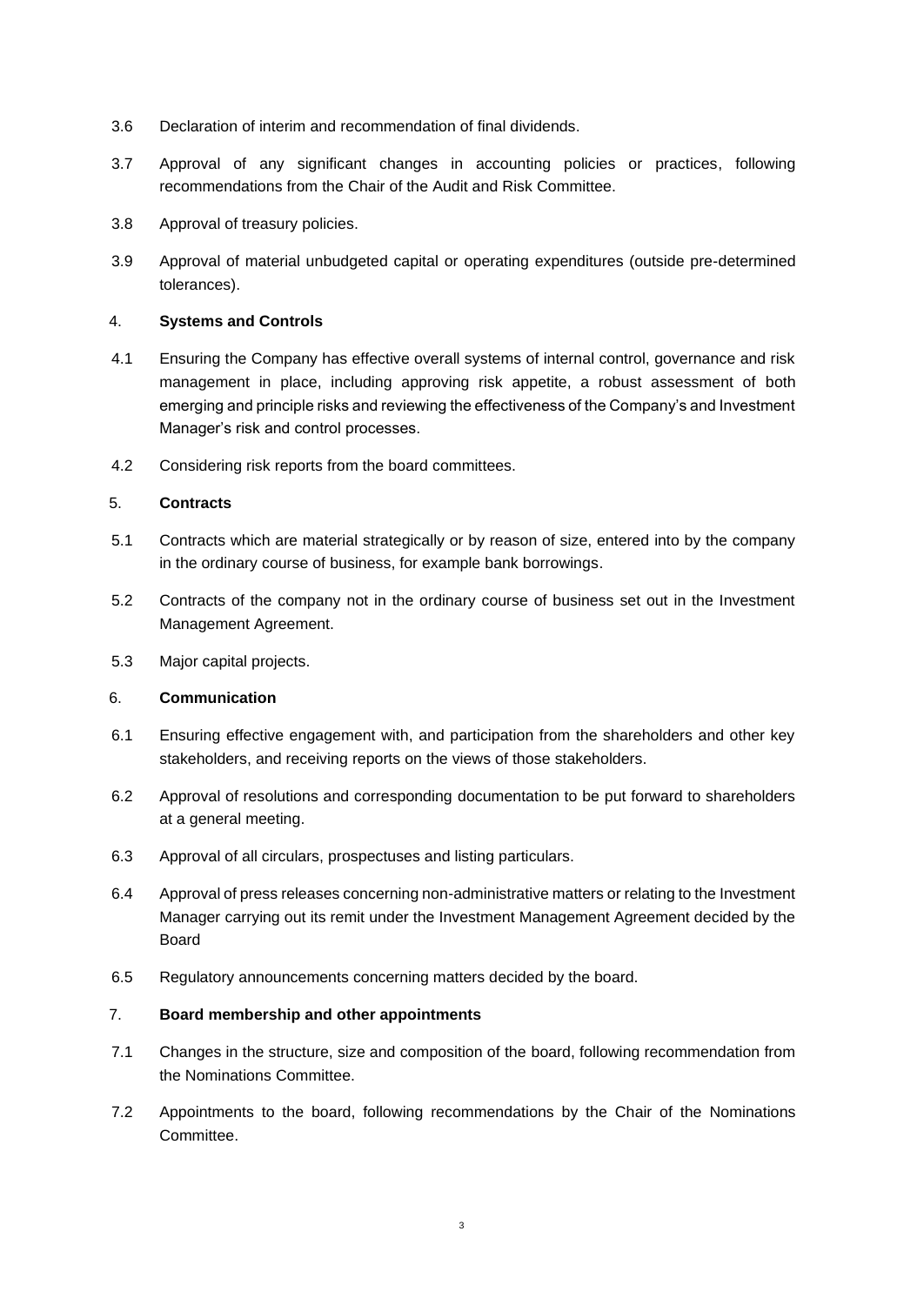- 7.3 The continuation in office of any director and the recommendation to shareholders of their election or re-election, following recommendation from the Nominations Committee.
- 7.4 The selection of the Chair following recommendation from the Nominations Committee and the Senior Independent Director.
- 7.5 The determination of independence of non-executive directors, following recommendation from the Nominations Committee
- 7.6 Succession planning for the board, following recommendation from the Nominations Committee, so as to maintain an appropriate balance of skills and experience promoting diversity of gender, social and ethnic backgrounds, cognitive and personal strengths.
- 7.7 Approval of conflicts of interest involving directors or significant (holding more than 10%) shareholders.
- 7.8 The establishment, terms of reference, membership and chair of board committees, with input from the Nominations Committee. Receiving reports from each of the committees following their meetings.
- 7.9 Recommendation to shareholders of the appointment, reappointment or removal of the external auditor, following recommendation from the Audit and Risk Committee.
- 7.10 Appointment or removal of the Company Secretary.

### 8. **Remuneration**

- 8.1 Approval of the Remuneration Report (to include a "directors' remuneration policy" and an "annual report on directors' remuneration"), following recommendation from the Remuneration committee.
- 8.2 Determining the remuneration policy for the Company.
- 8.3 Determining the remuneration of the Non-Executive Directors including the Chairman, subject to the articles of association and shareholder approval as appropriate.

### 9. **Corporate governance matters**

- 9.1 Approving the Company's overall Corporate Governance arrangements. This shall include the adoption of a corporate governance code and overseeing the Company's compliance with that code.
- 9.2 Conducting an annual review of the performance of the board, board committees, each director and the Investment Manager, following recommendations from the Chair of the Management Engagement Committee.
- 9.3 Ensuring independence from and managing any conflicts with the Investment Manager.
- 9.4 Receiving reports on the view of shareholders, to ensure regular engagement with them and to understand their views on governance and the Company's performance against its strategy.